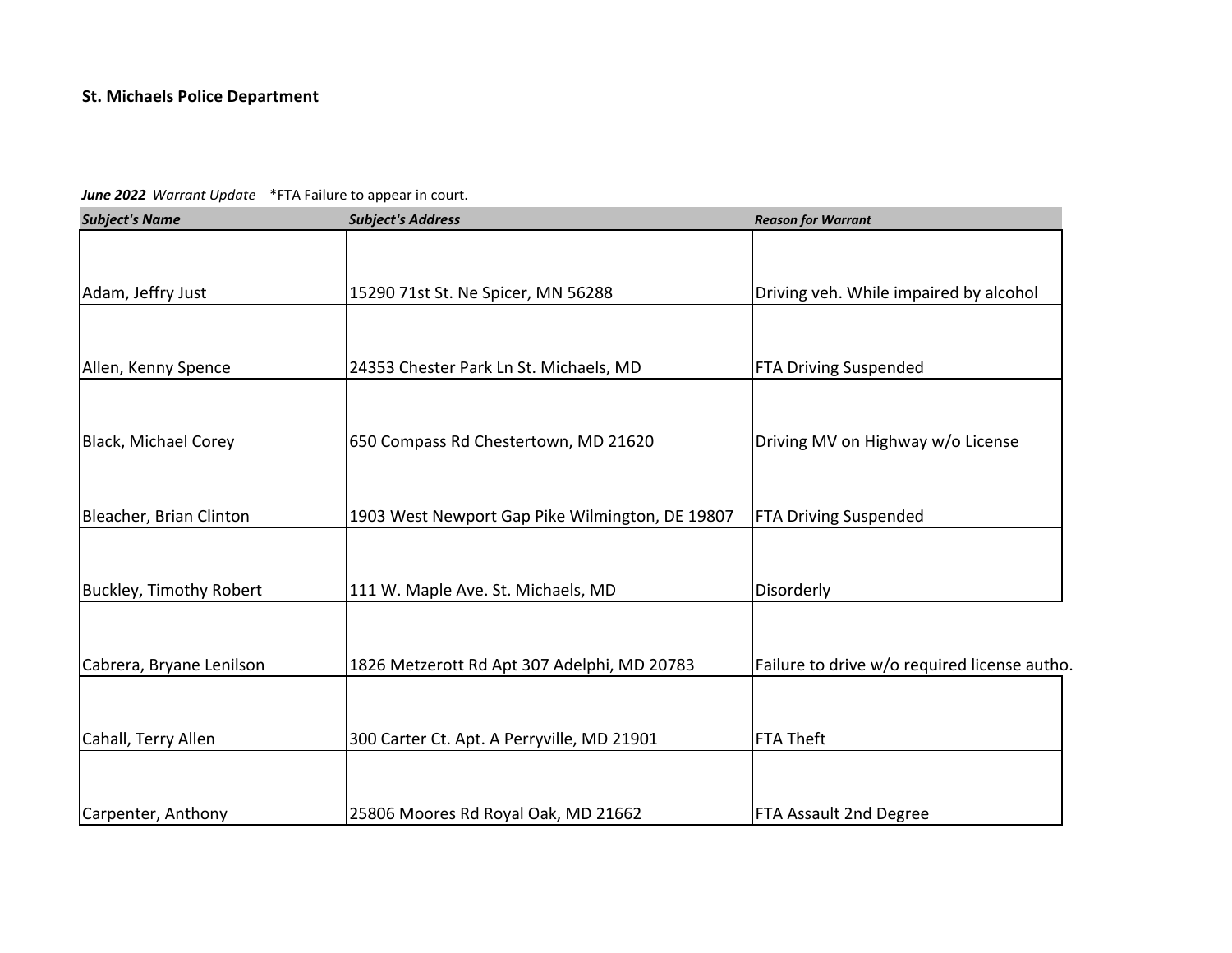| <b>Subject's Name</b>      | <b>Subject's Address</b>                      | <b>Reason for Warrant</b>      |
|----------------------------|-----------------------------------------------|--------------------------------|
|                            |                                               |                                |
| Castillo Melendez, Victor  | 6612 Vincent Lane Apt 102 Baltimore, MD 21215 | FTA Driving without License    |
|                            |                                               |                                |
| Cranmer, Mark D.           | 4598 Kirkwood St. St. George, DE 19733        | <b>FTA Assault</b>             |
|                            |                                               |                                |
| Cromer, Brian Keith JR     | 2200 Glen Avon Rd. Wilmington, DE 19808       | <b>FTA Drive Suspended</b>     |
|                            |                                               |                                |
| Field, Christopher Douglas | 6 Remington Way Bear, DE 19701                | Suspended Out of State License |
|                            |                                               |                                |
| Foreman, Romel             | 107 Trusty Street St. Michaels, MD 21663      | Assault-Sec Degree             |
|                            |                                               |                                |
| Garlenski Michael Clarke   | 213 Mamanasco Rd. Ridgefield, Ct. 06877       | FTA Drive suspended            |
|                            |                                               |                                |
| George, Darrick Darrell    | 122 Downes Dr. Hartly, DE 19953               | FTA Motor Veh. Theft           |
|                            |                                               |                                |
| Gonzales Hernan Roblero    | 9538 Black Dog Alley G3 Easton, MD 21601      | <b>FTA False Statement</b>     |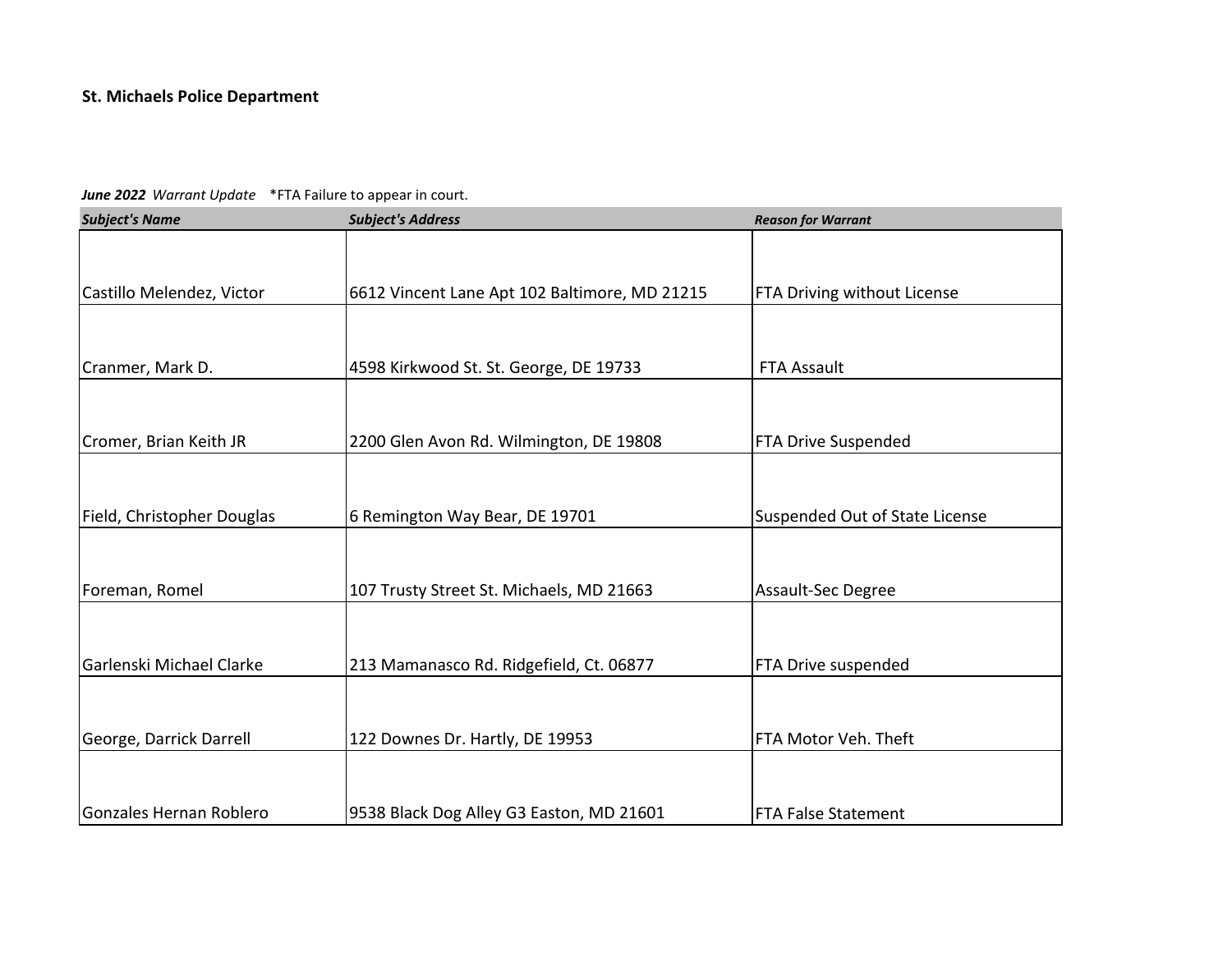| <b>Subject's Name</b>      | <b>Subject's Address</b>                                 | <b>Reason for Warrant</b>                  |
|----------------------------|----------------------------------------------------------|--------------------------------------------|
|                            |                                                          |                                            |
| Hale, David Wayne          | 209 N. Talbot St. St. Michaels, MD                       | FTA CDS Poss.                              |
|                            |                                                          |                                            |
| Hart, Joseph               | 136 West Dares Beach Rd Prince Frederick, MD 20678   FTA |                                            |
|                            |                                                          |                                            |
| Holland, Dawn              | 503 Booth St. Salisbury, MD                              | <b>FTA DUI</b>                             |
|                            |                                                          |                                            |
| Holley, Robert Lee         | 24353 Chester Park Ln St. Michaels, MD                   | Driving with Suspended License             |
|                            |                                                          |                                            |
| Hutchins Maurice Ortez     | 9717 Tilghman Island Rd.                                 | FTA Drive suspended                        |
|                            |                                                          | Failure of driver to stop after unattended |
| Iacuniano, Anna            | 815 S Miramar Ave. Indianlantic, FL 32903                | damage accident                            |
|                            |                                                          |                                            |
| Jimenez, Martinez, Roberto | 8642 Chester St. Easton, MD 21601                        | FTA Drive With-out Lic.                    |
|                            |                                                          |                                            |
| Johnson, Elijah            | 4334 Brandy Rd Greensboro, NC                            | FTA- Driving w/o Lic.                      |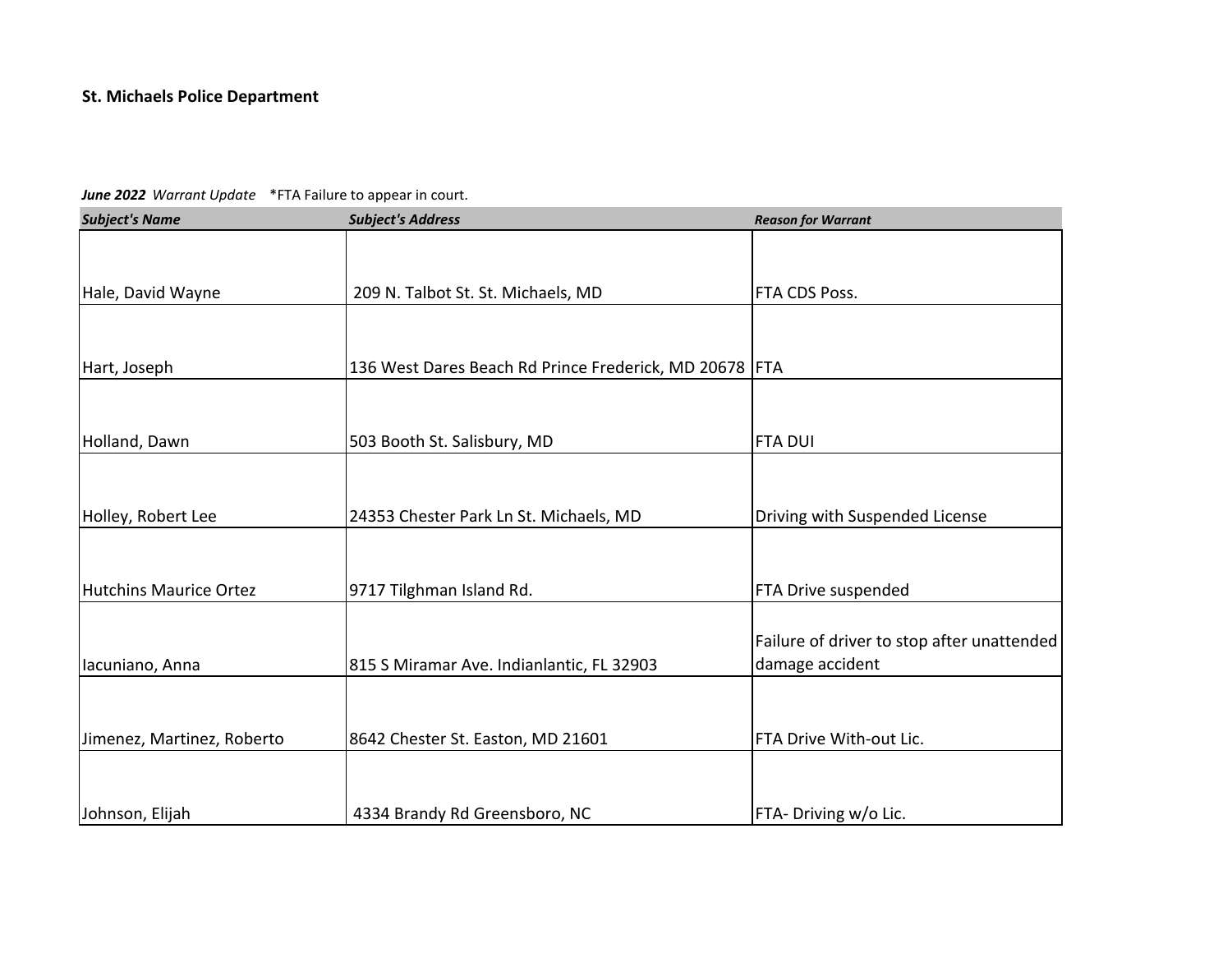| <b>Subject's Name</b>     | <b>Subject's Address</b>                       | <b>Reason for Warrant</b>             |
|---------------------------|------------------------------------------------|---------------------------------------|
|                           |                                                |                                       |
| Johnson, Elijah           | 4334 Brandy Rd Greensboro, NC                  | <b>FTA Driving Suspended</b>          |
|                           |                                                |                                       |
| Kelly Jr., Kevin Michael  | 3 Spicebush Court Sicklerville, NJ 08081       | FTA-MDOP                              |
|                           |                                                |                                       |
| Lagueux, Corwin Michael   | 11 Pinewood Rd. Hudson, NH 03051               | FTA Drive Sus. Lic.                   |
|                           |                                                |                                       |
| Lanza Castrillo, Victor   | 6100 Stonepath Circle Centreville, VA 20212    | Drive without License & Authorization |
|                           |                                                |                                       |
| Marcias, Julio Ceasar     | Twin Cir. Lot 66 Butner, NC 27509              | FTA Drive Sus. Lic.                   |
|                           |                                                |                                       |
| Martin, Jerry Keath       | 104 Mulberry St. St. Michaels                  | <b>FTA-Drive without License</b>      |
|                           |                                                |                                       |
| Mitchell, Malcom          | 9721 Clocktower In Apt. 204 Columbia, MD 21046 | Assault-Sec Degree                    |
|                           |                                                |                                       |
| Moreno, Ignacio Margarito | 111 Port St. Easton, MD                        | FTA Drive W/O Lic                     |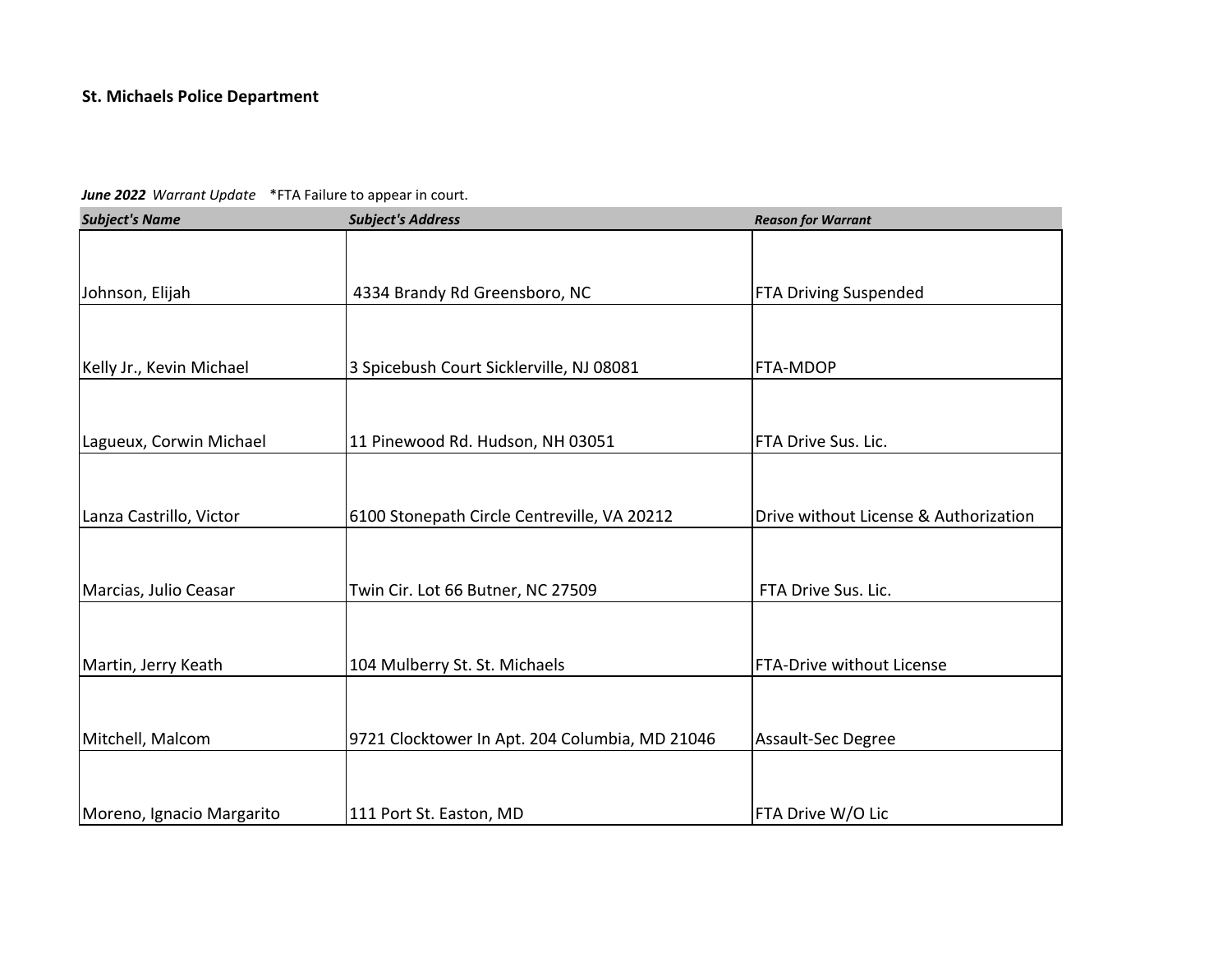| <b>Subject's Name</b>        | <b>Subject's Address</b>                   | <b>Reason for Warrant</b>              |
|------------------------------|--------------------------------------------|----------------------------------------|
|                              |                                            |                                        |
| Nepal, Bharat Regmi          | 117 Paris Ln, Easton, MD 21601             | <b>Arrest Warrant -CDS</b>             |
|                              |                                            |                                        |
|                              |                                            |                                        |
| O'Dowd, Walter Kenneth       | 26123 Royal Oak Easton, MD 21601           | Driving without License                |
|                              |                                            |                                        |
| Orrell, Mathew Martin        | 309 Bee St. Mariden, CO 06450              | FTA Sus. Lic.                          |
|                              |                                            |                                        |
| Osbourne, Sean               | 341 41st St. Copiague, NY 11726            | Knowlingly driving uninsured vehicle   |
|                              |                                            |                                        |
|                              |                                            | FTA-Trespass, Fail to obey, Disorderly |
| Peach, John B.               | 12586 Coastal Hwy Milton DE                | conduct.                               |
|                              |                                            |                                        |
|                              |                                            |                                        |
| Perez, Adonias Gonzalez      | 114 Talbot Ln. Easton, MD 21601            | FTA Drive W/O Lic.                     |
|                              |                                            |                                        |
| Perez Velosquez, Alex Junior | 7 Creamery Lane Easton, MD 21601           | Driving without License                |
|                              |                                            |                                        |
|                              |                                            |                                        |
| Ramirez Lemus, Geymi None    | 5610 54th Ave. Apt 404 Riverdale, MD 20737 | <b>Driving Uninsured Vehicle</b>       |